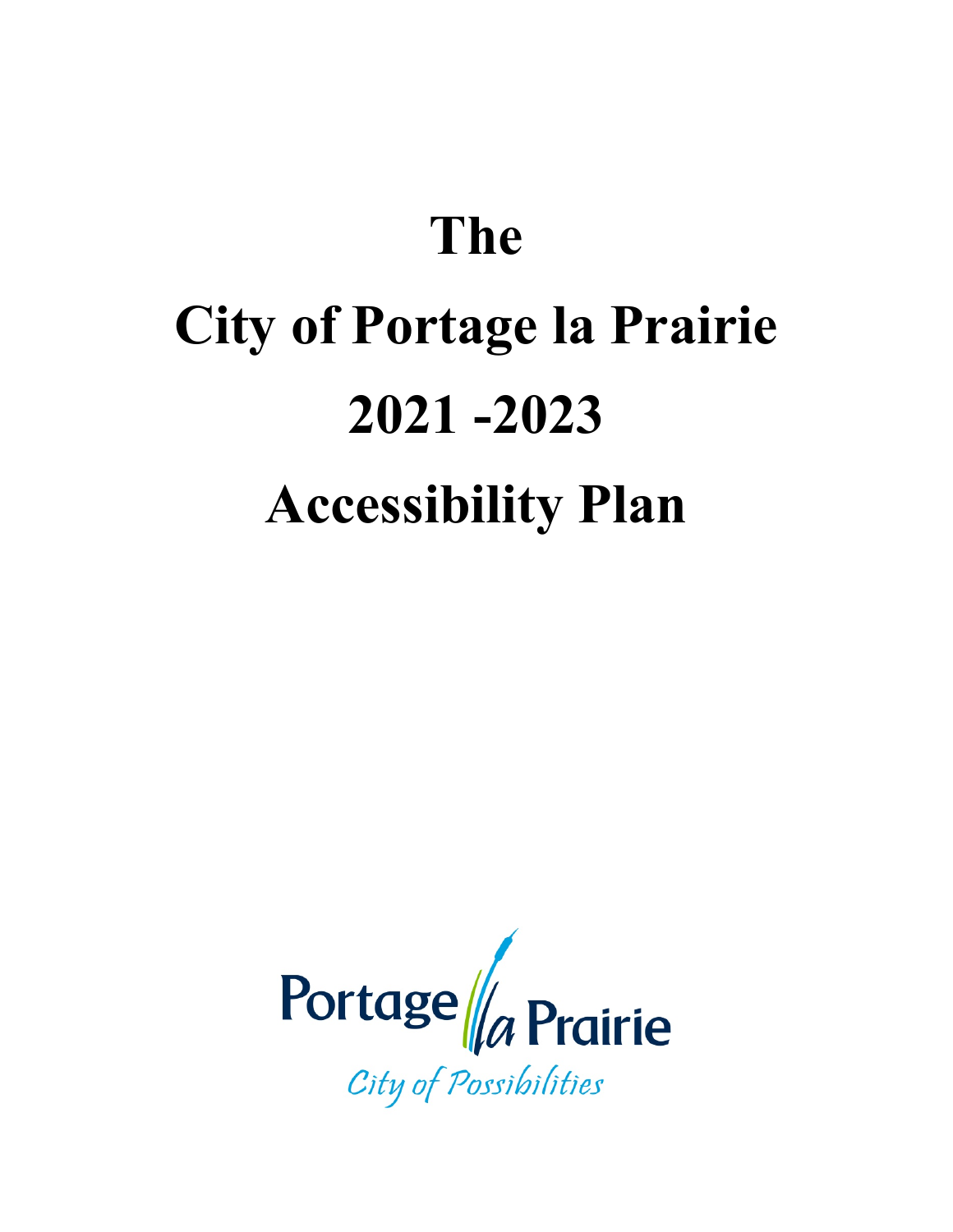## **Statement of Commitment**

The City of Portage la Prairie is committed to providing equal service to all citizens and visitors regardless of their abilities. We strive to remove and prevent barriers to accessibility and to meet the requirements of the "Accessibility for Manitobans Act".

## **Accessibility Legislation**

The Accessibility of Manitobans Act (AMA) was passed December 5, 2013. Its goal is to enable the implementation of the measures, policies, practices and other requirements necessary to make significant progress towards achieving accessibility in Manitoba by 2023. Municipalities with populations greater than 10,000 were required to have an accessibility plan in place by 2016. The legislation required accessibility standards to be developed over the following several years. The standards will address barriers and set out requirements in five key areas of daily living. These standards are:

- 1. Customer service
- 2. Information and communication
- 3. Transportation
- 4. Employment
- 5. Built environment

The Customer Service Standard was adopted in 2015 and the City of Portage la Prairie was required to be compliant by 2017. The Standard requires organizations to identify, remove, and prevent barriers to customer service. Where this is not possible they must provide equivalent customer service. To provide accessible customer service, organizations need to:

- review physical barriers that prevent customers receiving service
- consider the communication needs of clients
- allow service animals
- allow assistive devices such as wheelchairs, walkers and oxygen tanks
- let customers know your accessibility policies and procedures
- let customers know when accessible services aren't available
- invite customers to provide feedback
- understand The Human Rights Code (Manitoba) and provide reasonable accommodations
- train staff on accessible customer service

The Employment Standard was the second to be put into place. The deadline for large municipalities to comply was May 1, 2021. This Standard calls on all employers to have policies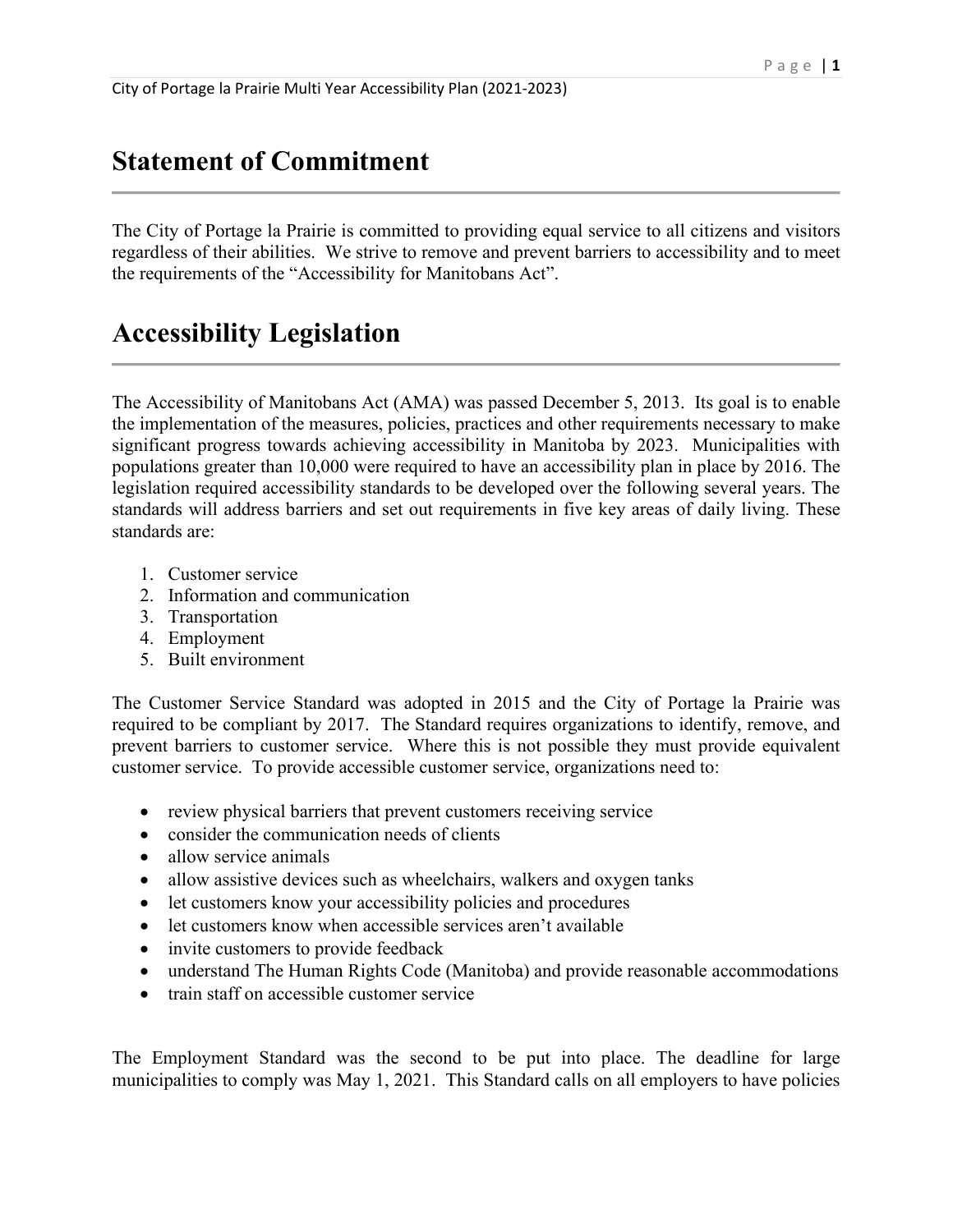#### City of Portage la Prairie Multi Year Accessibility Plan (2021-2023)

and practices to provide reasonable accommodations for job applicants and employees. Requirements include:

- offering reasonable accommodations when recruiting new employees
- informing job applicants about workplace accommodation policies and practices when making an offer of employment
- considering workplace barriers that may affect employees as part of performance management or career development
- developing and implementing individualized accommodation plans at an employee's request
- sharing information about policies and practices related to employment accessibility with employees, and ensuring this information is available in accessible formats or with communication supports, upon request
- implementing a return-to-work policy for employees who have been absent because of a disability, including a process to introduce reasonable workplace accommodations if these are required
- keeping employees safe during an emergency
- training human resources, management and supervisors about accessible employment and related legislation

The City began providing accessibility training to all staff in 2017, and will continue with regular, updated training as per the Standard.

## **Accessibility Committee**

The Portage la Prairie Accessibility Committee was established in August of 2015 to facilitate the development of the Municipal Accessibility Plan.

The Accessibility Committee is a working group comprised of staff representing various City Departments. The primary role of the committee is to demonstrate leadership in recommending innovative approaches and progressive solutions to make city services, programs, by-laws, policies, and practices more accessible to employees and residents of Portage la Prairie.

## **Consultation Activities**

A public open house was held on September  $7<sup>th</sup>$ , 2016 to seek feedback on the accessibility of city services as well as to present draft plans. This event was advertised on the city website, through social media, and though local media. Local organizations that advocate for, or provide services to, persons with disabilities were invited to take part. The results of this open house were used to identify areas of concern and to help prioritize actions. The city has continued to invite feedback and has received several emails which were passed on to the appropriate departments. A new website and mobile app were implemented in 2018, containing a service request form that can be used for accessibility feedback.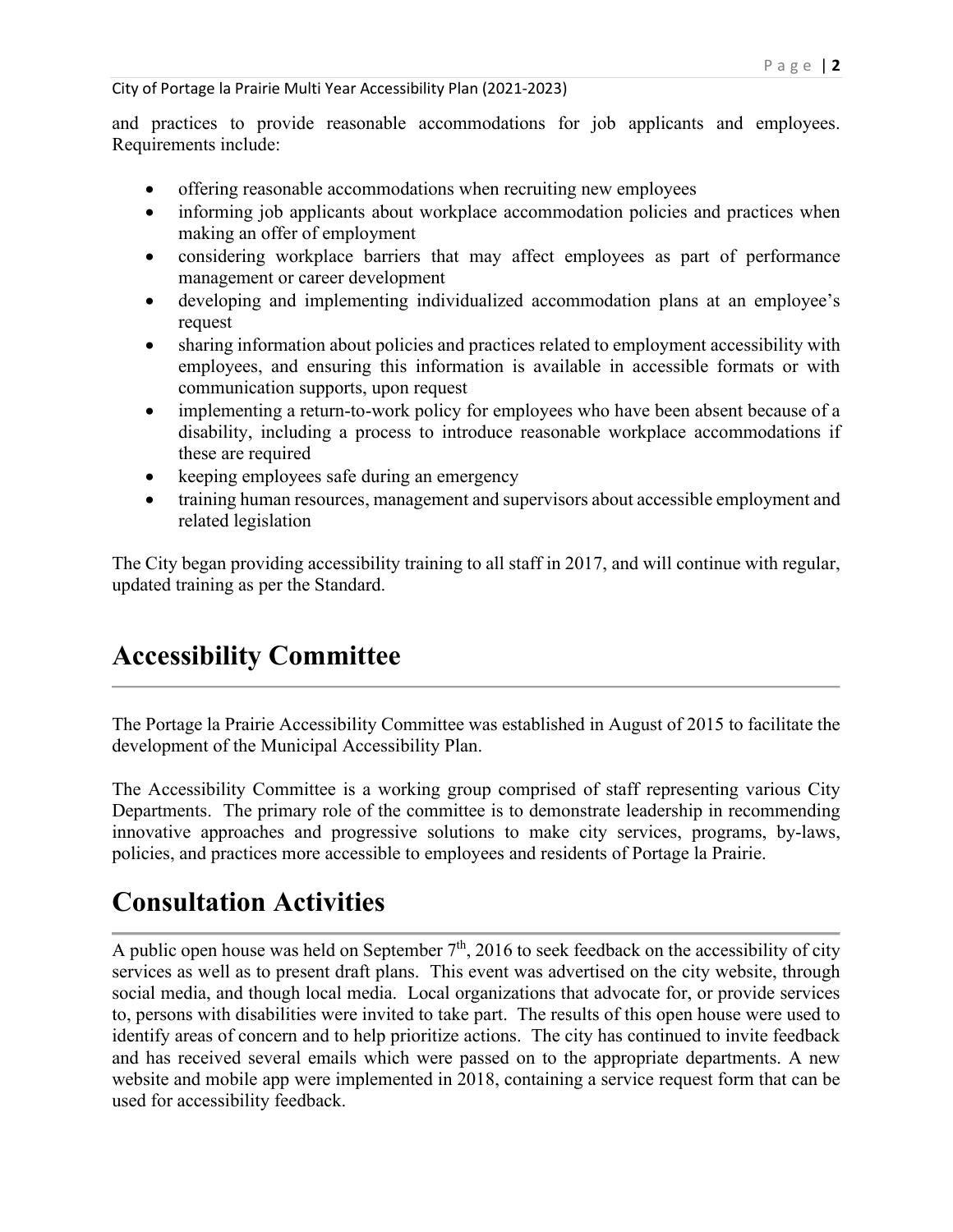# **Multi-Year Action Plan**

This section outlines the policies and actions the City of Portage la Prairie has put in place to improve opportunities for persons with disabilities, in compliance with the AMA accessibility standards. Our goal is to remove accessibility barriers and prevent further barriers.

| General Requirements of the Accessibility for Manitobans Act (C.C.S.M. c A1.7) |                           |      |      |                                   |  |  |
|--------------------------------------------------------------------------------|---------------------------|------|------|-----------------------------------|--|--|
| <b>Action</b>                                                                  | <b>Complete</b>           | 2022 | 2023 | <b>Responsibility Of</b>          |  |  |
| Create Accessibility Plan                                                      | X                         |      |      | <b>Accessibility Committee</b>    |  |  |
| Consultation with persons disabled by                                          |                           |      |      |                                   |  |  |
| barriers - open house, online survey,                                          |                           |      |      |                                   |  |  |
| etc.                                                                           | X                         |      |      | <b>Accessibility Committee</b>    |  |  |
|                                                                                |                           |      |      | Accessibility Committee,          |  |  |
| Post the Plan on the City website                                              | $\boldsymbol{X}$          |      |      | <b>Communications Coordinator</b> |  |  |
|                                                                                |                           |      |      |                                   |  |  |
| Update the Plan at least every 2 years                                         | $\boldsymbol{X}$          |      | X    | <b>Accessibility Committee</b>    |  |  |
| <b>Develop Accessibility Policies</b>                                          |                           |      |      |                                   |  |  |
| according to applicable Acts and                                               |                           |      |      | Accessibility Committee,          |  |  |
| guidelines                                                                     | $\boldsymbol{X}$          |      |      | Administration                    |  |  |
| Create accessibility customer                                                  |                           |      |      |                                   |  |  |
| feedback process and invite users to                                           |                           |      |      | Accessibility Committee,          |  |  |
| provide feedback                                                               | $\boldsymbol{X}$          | X    | X    | <b>Communications Coordinator</b> |  |  |
| Identify and compile all City                                                  |                           |      |      |                                   |  |  |
| publications and ensure that they can                                          |                           |      |      |                                   |  |  |
| be converted to an accessible format                                           |                           |      |      |                                   |  |  |
| in a timely manner.                                                            | $\boldsymbol{X}$          |      | X    | All Departments                   |  |  |
| Include an "active offer" on all City                                          |                           |      |      |                                   |  |  |
| documents informing that they are                                              |                           |      |      |                                   |  |  |
| available in an accessible format on                                           |                           |      |      |                                   |  |  |
| request                                                                        | $\boldsymbol{\mathsf{X}}$ | X    | X    | All Departments                   |  |  |
| Develop a training plan to ensure all                                          |                           |      |      |                                   |  |  |
| employees and volunteers who deal                                              |                           |      |      |                                   |  |  |
| with the public are trained in                                                 |                           |      |      |                                   |  |  |
| accessible customer service. Review                                            |                           |      |      | Accessibility Committee, Human    |  |  |
| training plan every 2 years.                                                   | $\boldsymbol{X}$          |      | X    | Resources, Management             |  |  |
| Update website and provide mobile                                              |                           |      |      |                                   |  |  |
| app to allow some services to be                                               |                           |      |      |                                   |  |  |
| accessed easily online regardless of                                           |                           |      |      |                                   |  |  |
| location                                                                       | $\boldsymbol{X}$          |      |      | Accessibility Committee, IT       |  |  |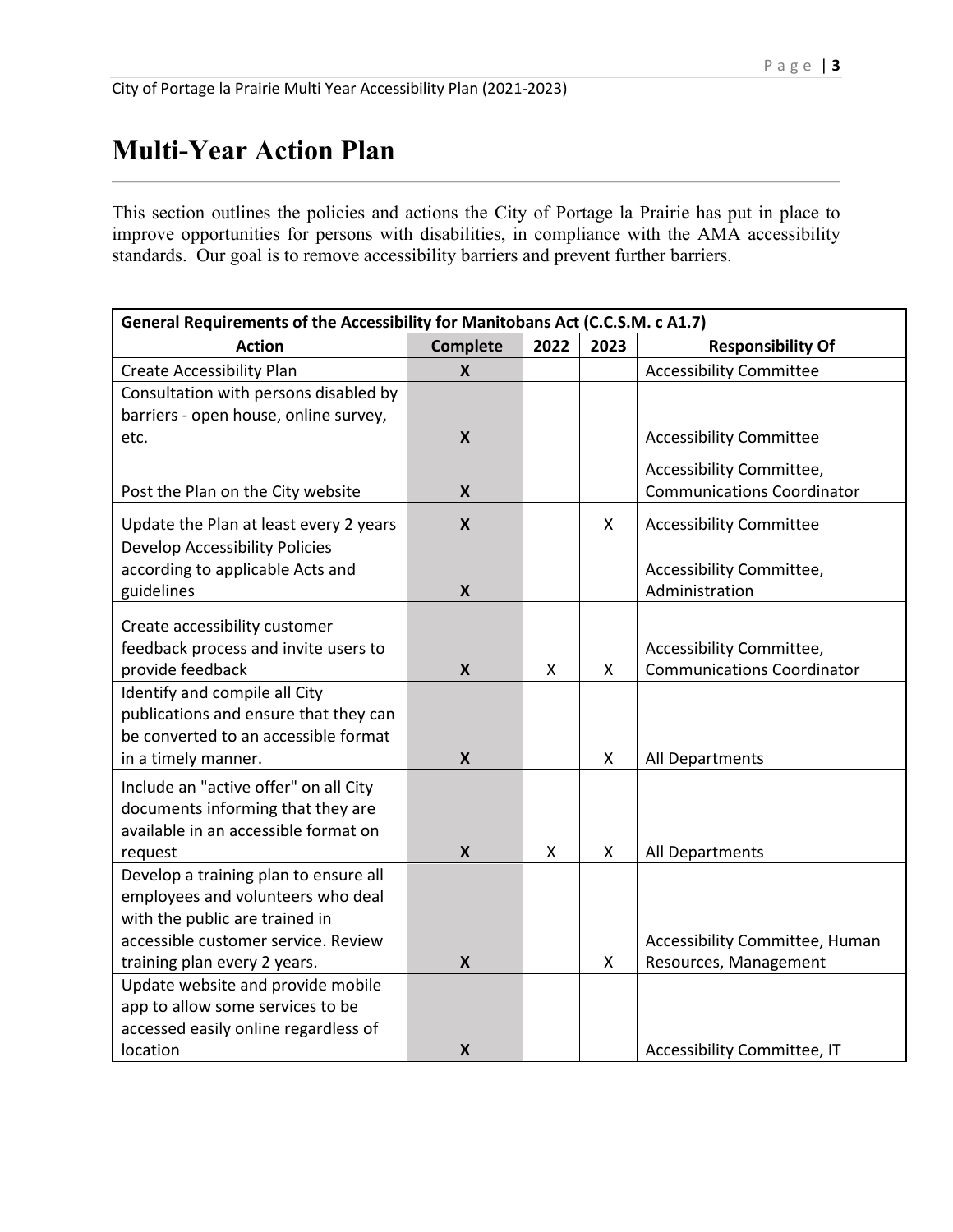City of Portage la Prairie Multi Year Accessibility Plan (2021-2023)

| Explore alternate methods of<br>providing customer service where<br>physical barriers exist. Determine<br>costs and feasibility and find an<br>alternate method of service delivery if<br>required. | $\boldsymbol{x}$          | X | X | Accessibility Committee,<br>Management                     |
|-----------------------------------------------------------------------------------------------------------------------------------------------------------------------------------------------------|---------------------------|---|---|------------------------------------------------------------|
| Make every effort to ensure that<br>public events are accessible. Develop<br>an accessible events checklist.                                                                                        | X                         | X | X | Accessibility Committee, All<br>Departments                |
| Create a web page on the City's<br>website dedicated to accessibility and<br>update it regularly.                                                                                                   | $\boldsymbol{\mathsf{x}}$ | X | X | Accessibility Committee,<br>Communications Coordinator, IT |
| Review existing Accessibility Policies                                                                                                                                                              | X                         |   | X | Accessibility Committee,<br>Administration                 |
| Develop Accessible Employment<br>Policy                                                                                                                                                             | X                         |   |   | Accessibility Committee, Human<br>Resources                |

#### **Future Planned Accessibility Action Items**

This section will be updated as new projects or information is made available.

## **Methodologies**

#### **Review of Current Activities to Identify Barriers**

A review of current activities to identify barriers is ongoing with the goal of creating policies and procedures to prevent future barriers from being created and viewing the identified ones as opportunities for improvement. Barriers will be addressed on an ongoing basis.

#### **Monitoring Progress and Audit Function**

As an update of this Plan is required every two years, reviews by the Accessibility Policy Review Committee will occur prior to the budget preparation cycle each year. The purpose of an annual review of the Multi-Year Municipal Accessibility Plan is to evaluate whether or not targets are being met and to adopt a plan to meet current expectations. The Accessibility Policy Review Committee will meet semi-annually, or more frequently if required. Public feedback will be invited continually in a variety of ways. Feedback will be recorded and tracked through a City software program.

#### **Communication of Plan**

The plan is posted on the City's website and will be updated bi-annually.